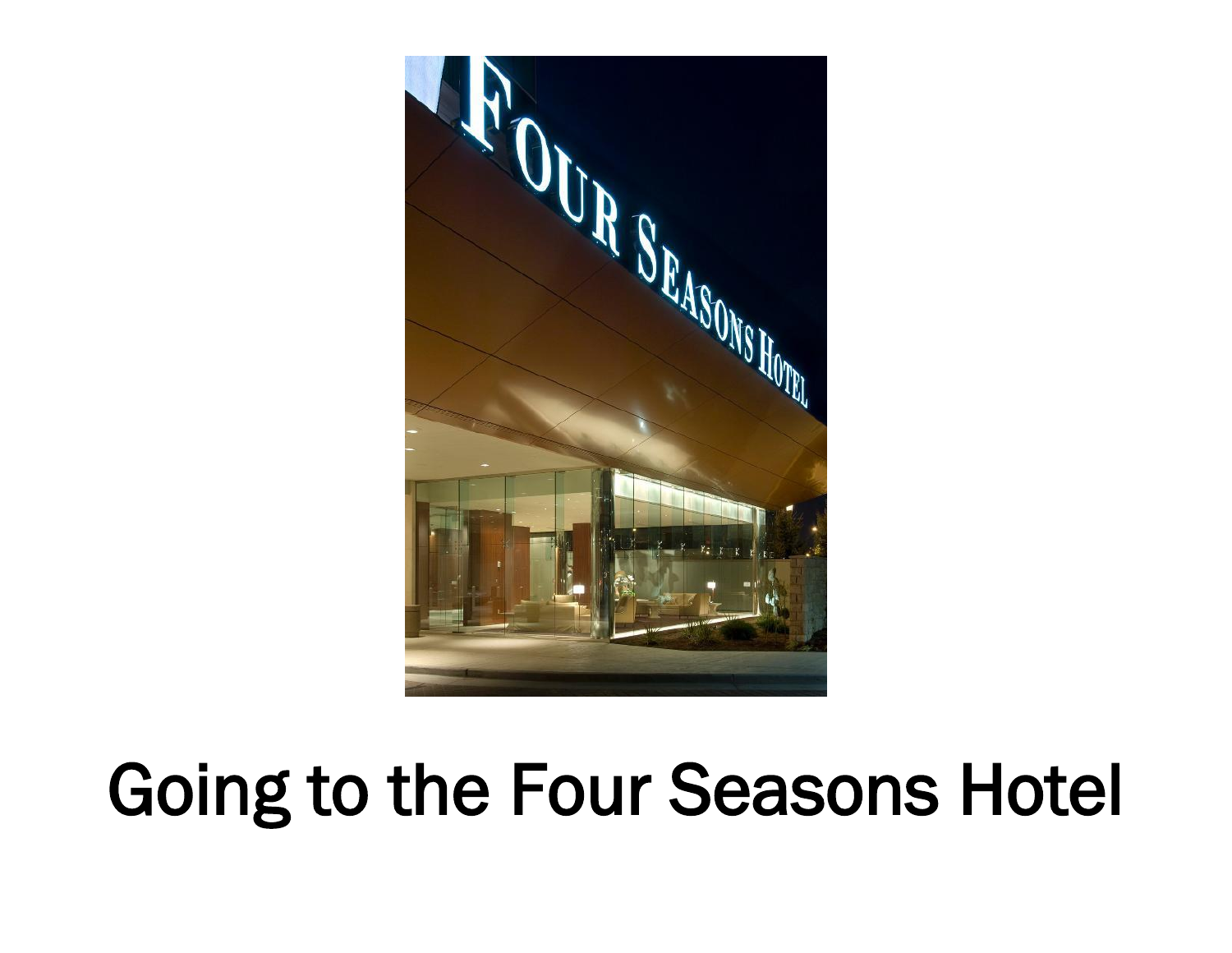## I'm going to the Four Seasons Hotel in St. Louis, Missouri.



I will stay calm and be safe. I will tell someone if I need or want anything.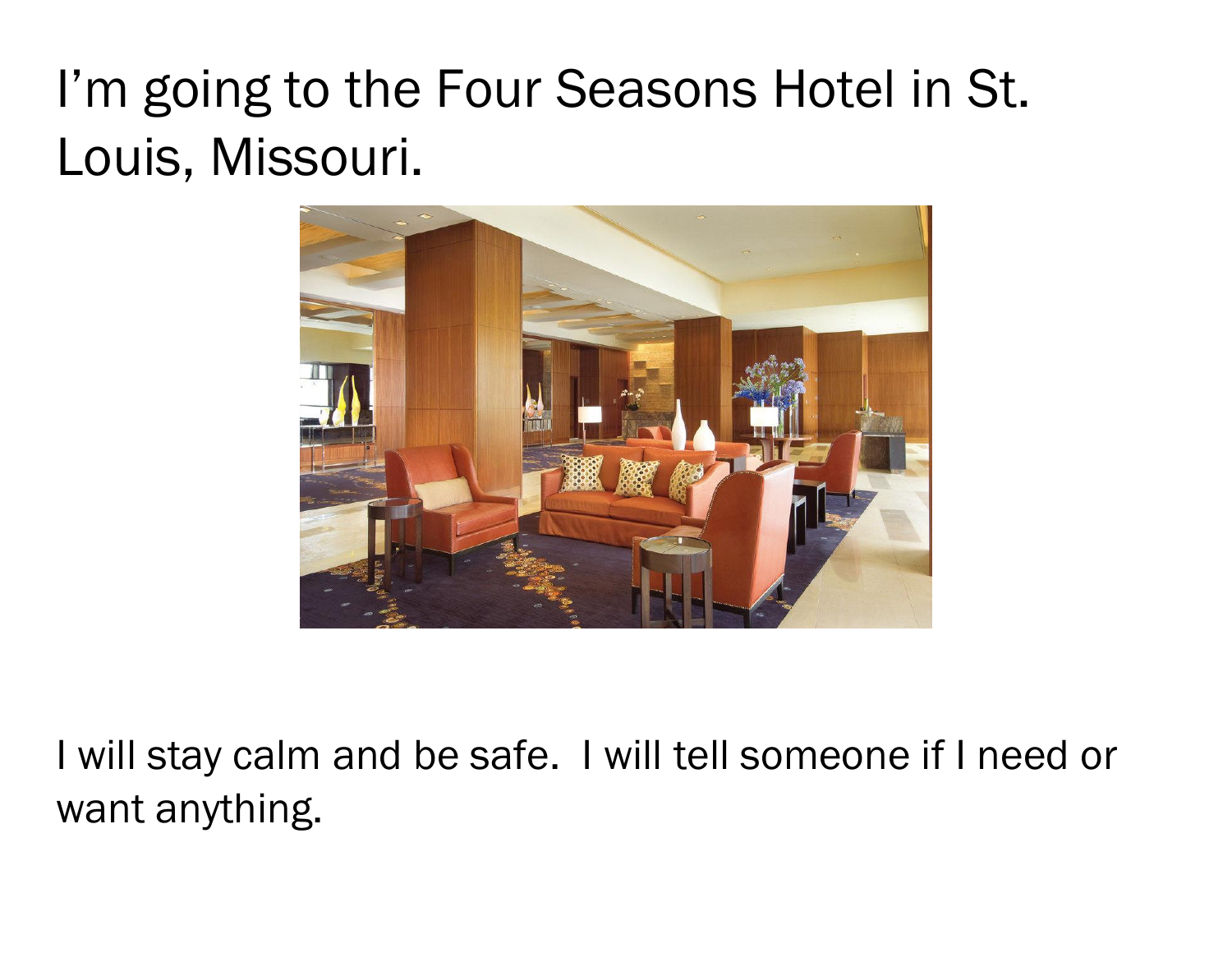## People will hold the front doors open for me.



I will walk through the doors one time. I will follow directions and stay close to my family.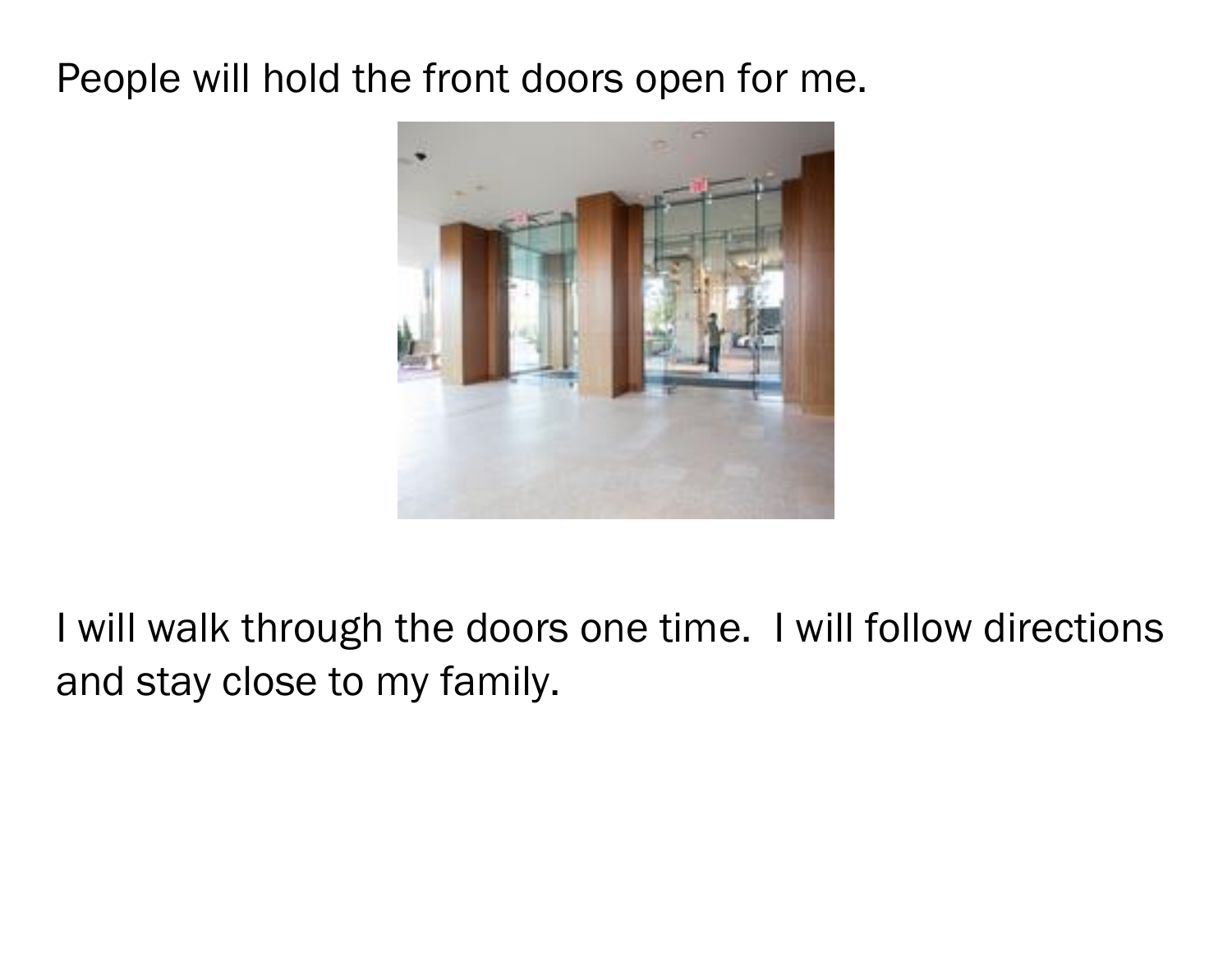



First, I check in at the front desk. I can wait my turn. I can stay calm and be safe in the lobby. I can ask to use some toys to help me stay calm if I need them.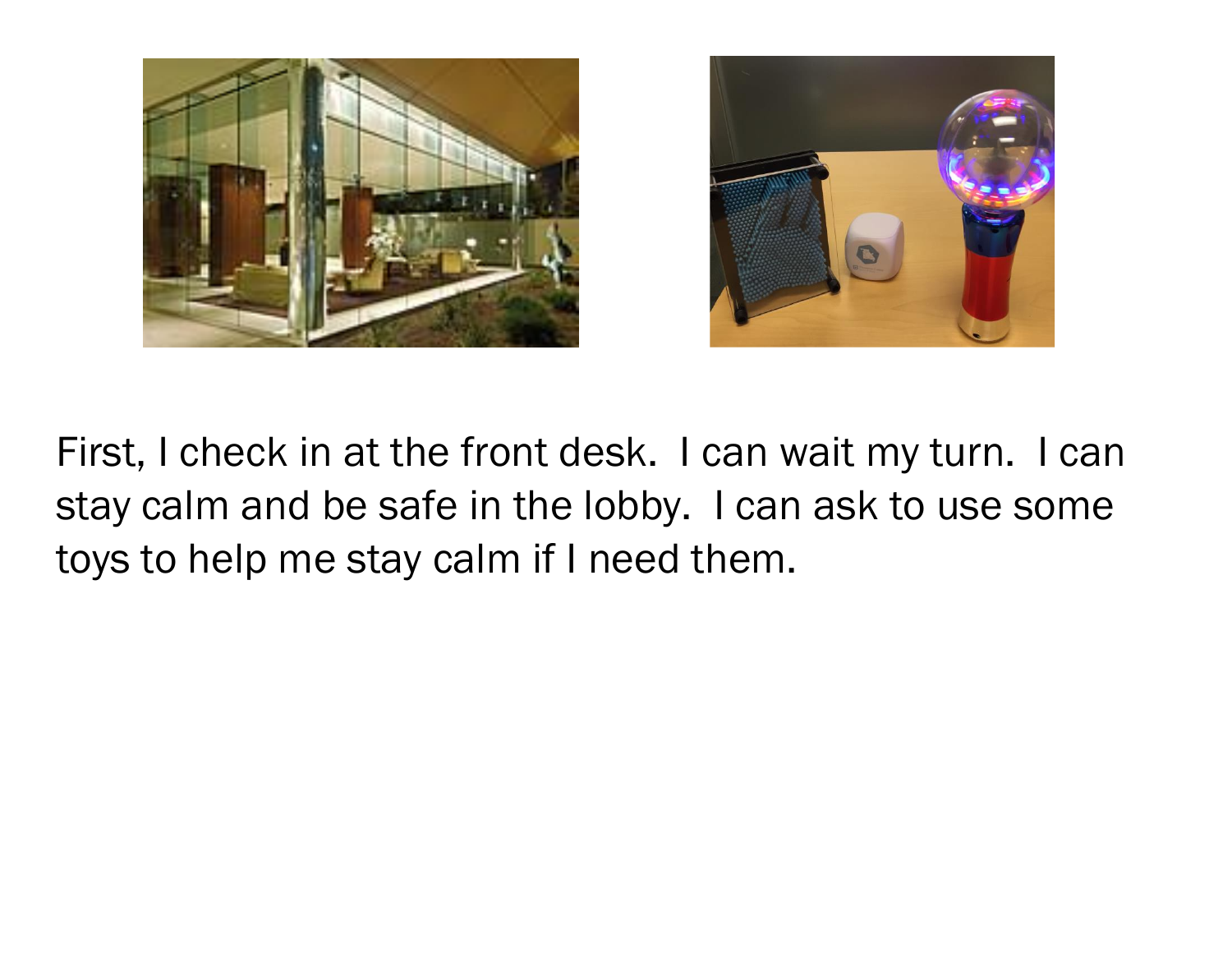

Next, I will go up to my hotel room.

I will be safe as the doors open and close on the elevator.

- I will only push the button that I am told to push.
- I will stand still in the elevator as it moves.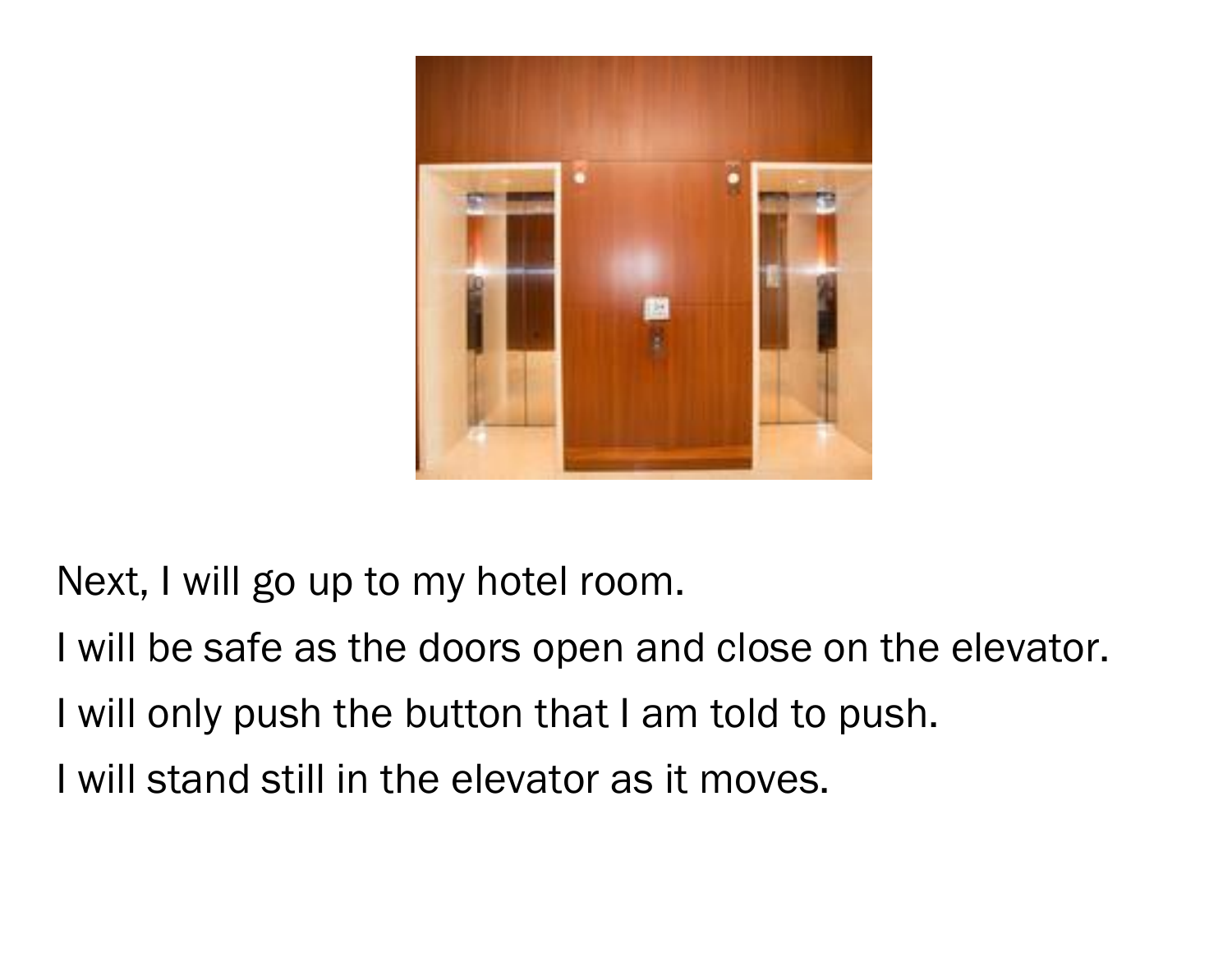

There is a big staircase with windows all around it. I can see the whole city! These stairs are safe.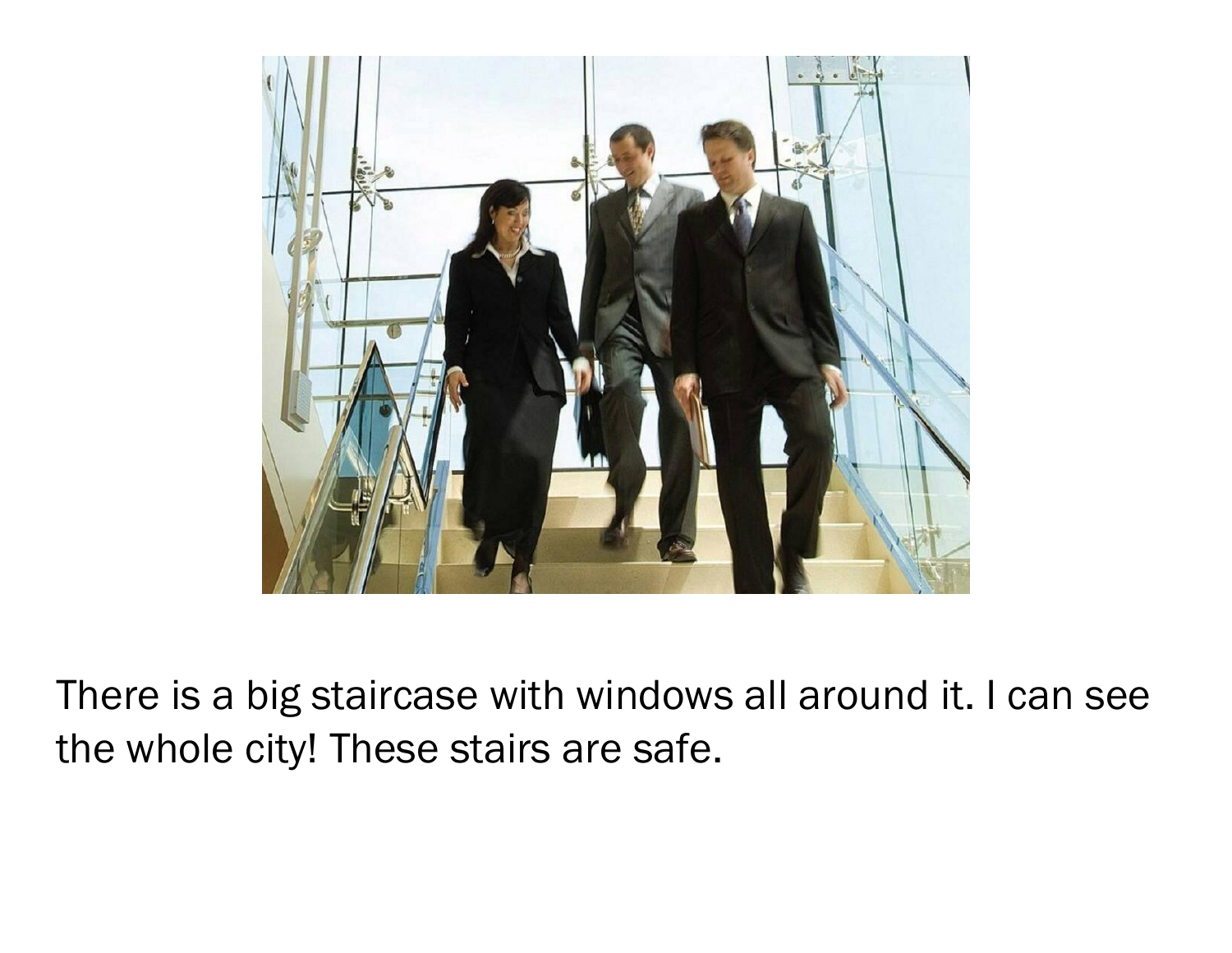My hotel room may look like these. I can watch TV or play with things I brought with me. This is where I will sleep. I will be safe in my hotel room.







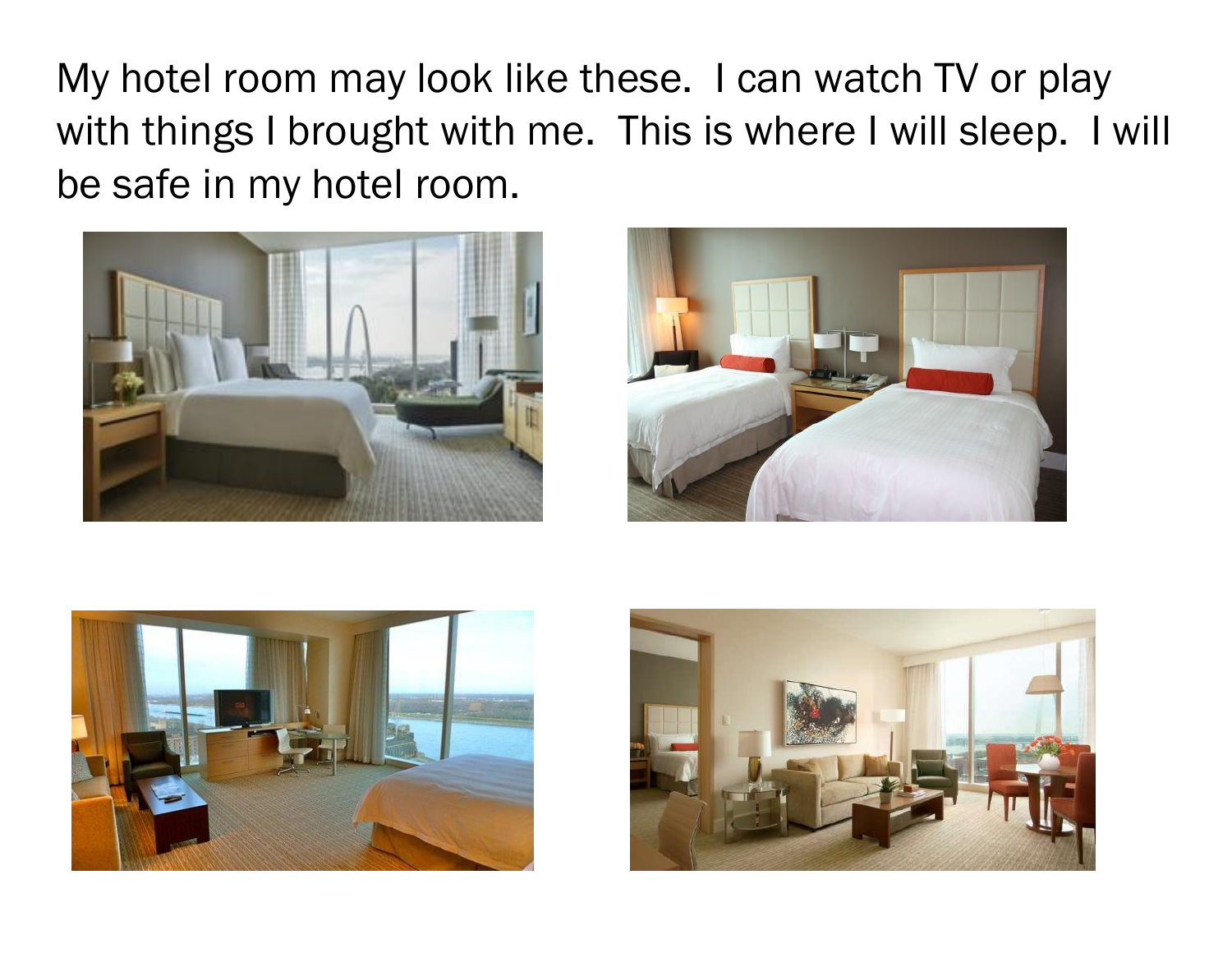



## The bathroom of my hotel room may look like this. The mirror has a TV inside of it. It is really neat!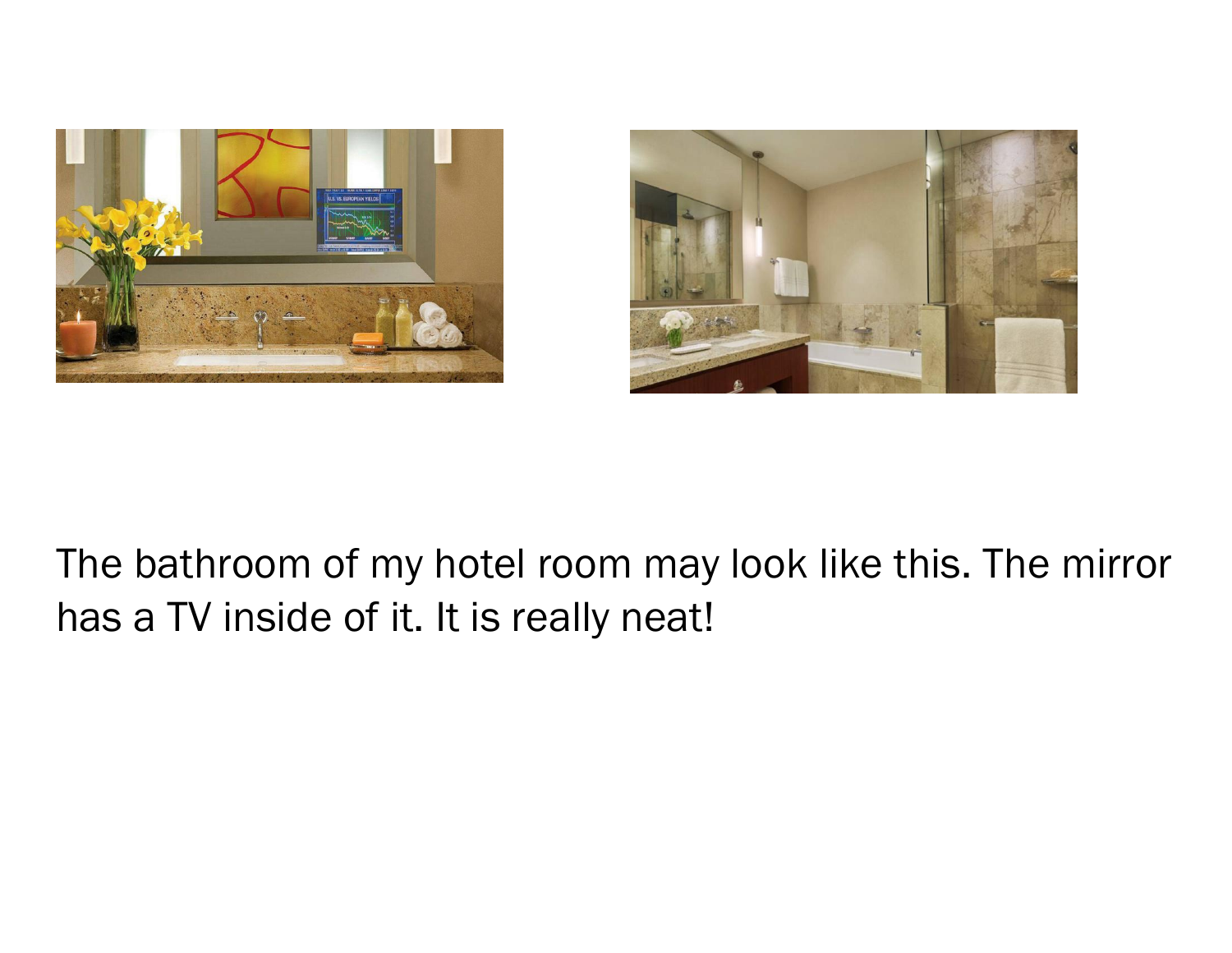There is a pool at the Four Seasons. I can be safe at the pool. I will walk at the pool to stay safe. I will follow all rules and listen to adults.

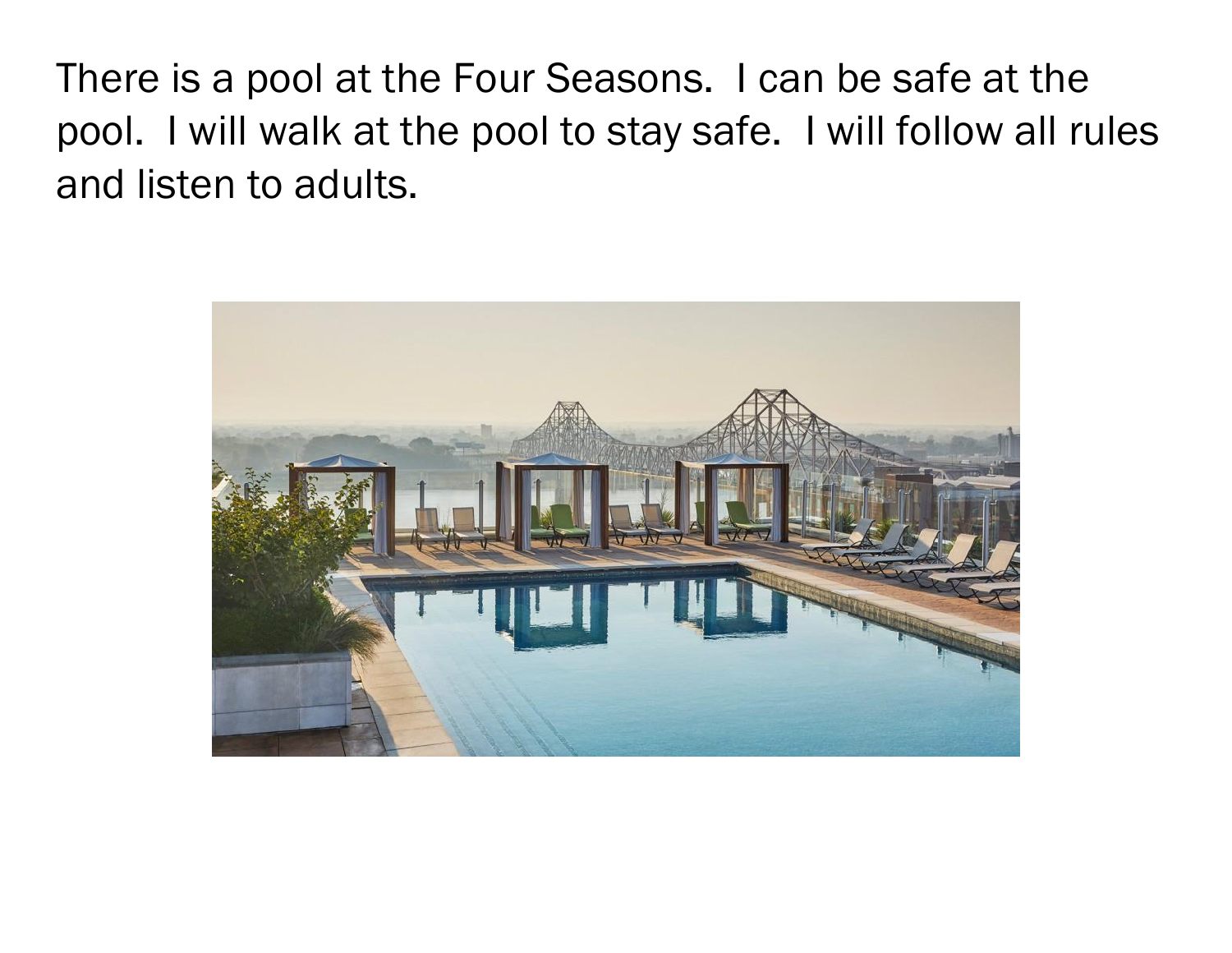

There is a restaurant at the hotel. I can look at the menu and choose what I want to eat. I can tell the server what I would like to eat and drink. I will sit in my chair and stay at my table. I can ask to use some toys to help me stay calm.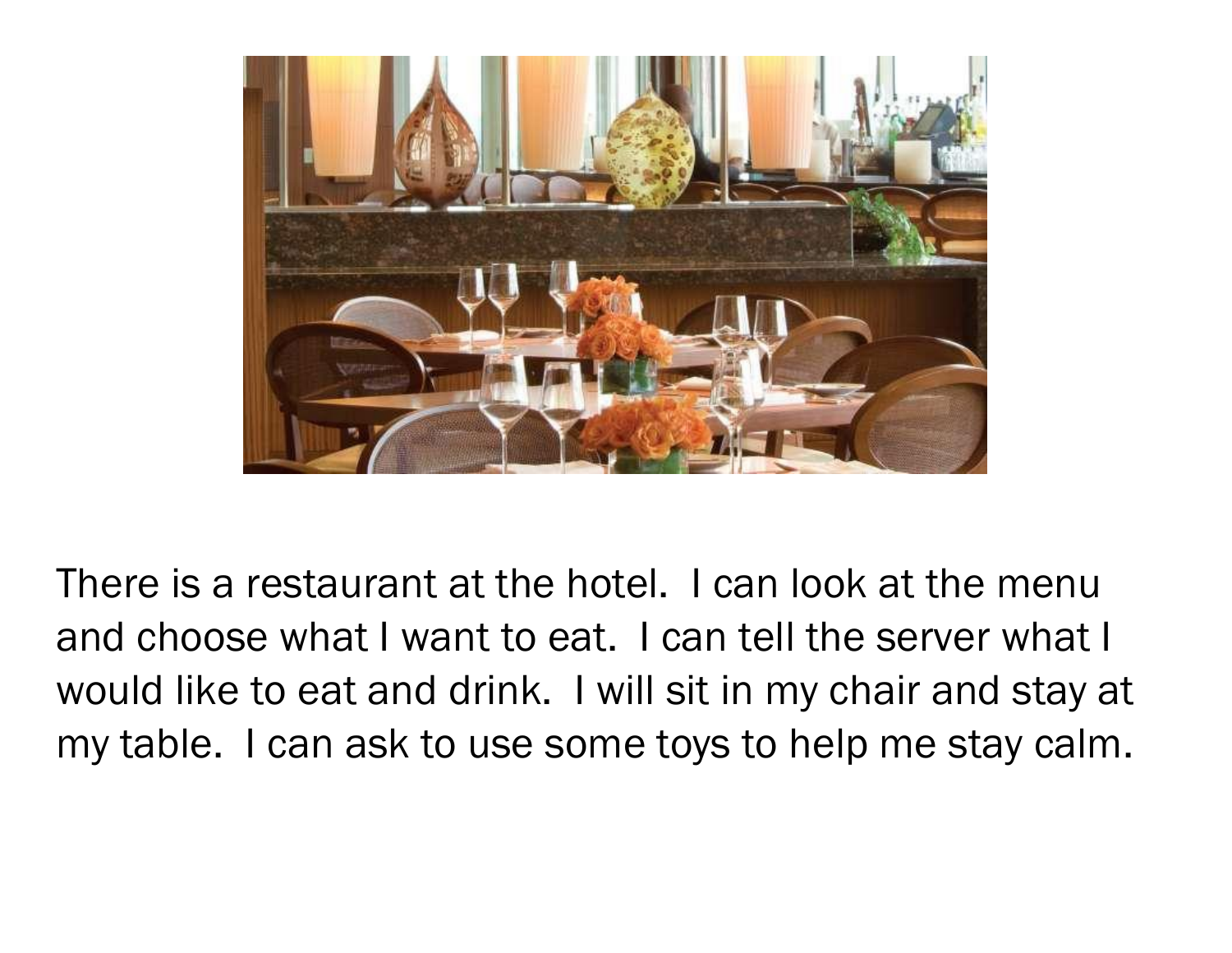I might go with my family to other places in St. Louis. I will walk on the sidewalks. I will stay with my family. I will follow directions.